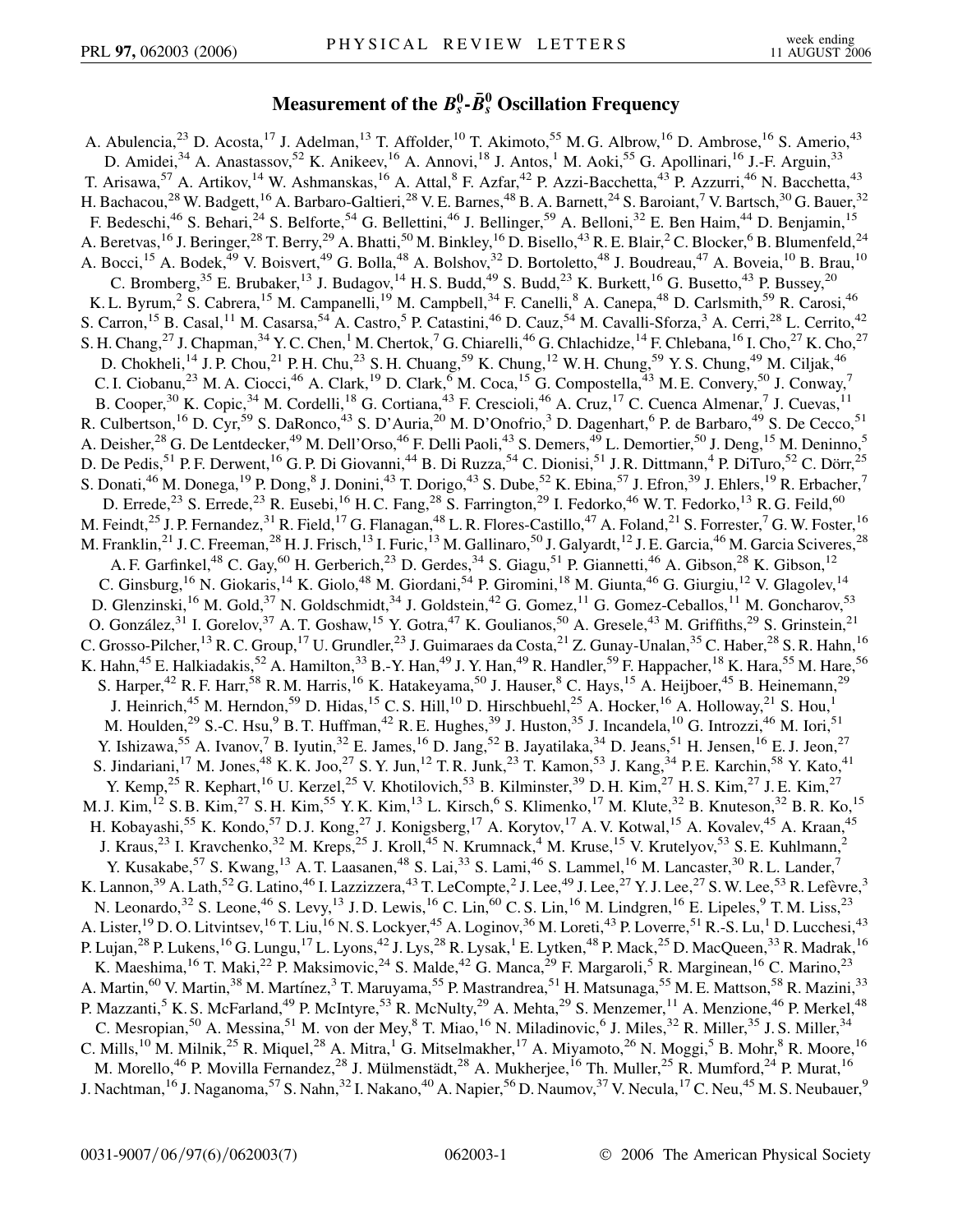J. Nielsen,<sup>28</sup> T. Nigmanov,<sup>47</sup> L. Nodulman,<sup>2</sup> O. Norniella,<sup>3</sup> E. Nurse,<sup>30</sup> T. Ogawa,<sup>57</sup> S. H. Oh,<sup>15</sup> Y. D. Oh,<sup>27</sup> T. Okusawa,<sup>41</sup> R. Oldeman,<sup>29</sup> R. Orava,<sup>22</sup> K. Osterberg,<sup>22</sup> C. Pagliarone,<sup>46</sup> E. Palencia,<sup>11</sup> R. Paoletti,<sup>46</sup> V. Papadimitriou,<sup>16</sup> A. A. Paramonov,<sup>13</sup> B. Parks,<sup>39</sup> S. Pashapour,<sup>33</sup> J. Patrick,<sup>16</sup> G. Pauletta,<sup>54</sup> M. Paulini,<sup>12</sup> C. Paus,<sup>32</sup> D. E. Pellett,<sup>7</sup> A. Penzo,<sup>54</sup> T. J. Phillips,<sup>15</sup> G. Piacentino,<sup>46</sup> J. Piedra,<sup>44</sup> L. Pinera,<sup>17</sup> K. Pitts,<sup>23</sup> C. Plager,<sup>8</sup> L. Pondrom,<sup>59</sup> X. Portell,<sup>3</sup> O. Poukhov,<sup>14</sup> N. Pounder,<sup>42</sup> F. Prakoshyn,<sup>14</sup> A. Pronko,<sup>16</sup> J. Proudfoot,<sup>2</sup> F. Ptohos,<sup>18</sup> G. Punzi,<sup>46</sup> J. Pursley,<sup>24</sup> J. Rademacker,<sup>42</sup> A. Rahaman,<sup>47</sup> A. Rakitin,<sup>32</sup> S. Rappoccio,<sup>21</sup> F. Ratnikov,<sup>52</sup> B. Reisert,<sup>16</sup> V. Rekovic,<sup>37</sup> N. van Remortel,<sup>22</sup> P. Renton,<sup>42</sup> M. Rescigno,<sup>51</sup> S. Richter,<sup>25</sup> F. Rimondi,<sup>5</sup> L. Ristori,<sup>46</sup> W. J. Robertson,<sup>15</sup> A. Robson,<sup>20</sup> T. Rodrigo,<sup>11</sup> E. Rogers,<sup>23</sup> S. Rolli,<sup>56</sup> R. Roser,<sup>16</sup> M. Rossi,<sup>54</sup> R. Rossin,<sup>17</sup> C. Rott,<sup>48</sup> A. Ruiz,<sup>11</sup> J. Russ,<sup>12</sup> V. Rusu,<sup>13</sup> H. Saarikko,<sup>22</sup> S. Sabik,<sup>33</sup> A. Safonov,<sup>53</sup> W.K. Sakumoto,<sup>49</sup> G. Salamanna,<sup>51</sup> O. Saltó,<sup>3</sup> D. Saltzberg,<sup>8</sup> C. Sanchez,<sup>3</sup> L. Santi,<sup>54</sup> S. Sarkar,<sup>51</sup> L. Sartori,<sup>46</sup> K. Sato,<sup>55</sup> P. Savard,<sup>33</sup> A. Savoy-Navarro,<sup>44</sup> T. Scheidle,<sup>25</sup> P. Schlabach,<sup>16</sup> E. E. Schmidt,<sup>16</sup> M. P. Schmidt,<sup>60</sup> M. Schmitt,<sup>38</sup> T. Schwarz,<sup>34</sup> L. Scodellaro,<sup>11</sup> A. L. Scott,<sup>10</sup> A. Scribano,<sup>46</sup> F. Scuri,<sup>46</sup> A. Sedov,<sup>48</sup> S. Seidel,<sup>37</sup> Y. Seiya,<sup>41</sup> A. Semenov,<sup>14</sup> L. Sexton-Kennedy,<sup>16</sup> I. Sfiligoi,<sup>18</sup> M. D. Shapiro,<sup>28</sup> T. Shears,<sup>29</sup> P. F. Shepard,<sup>47</sup> D. Sherman,<sup>21</sup> M. Shimojima,<sup>55</sup> M. Shochet,<sup>13</sup> Y. Shon,<sup>59</sup> I. Shreyber,<sup>36</sup> A. Sidoti,<sup>44</sup> P. Sinervo,<sup>33</sup> A. Sisakyan,<sup>14</sup> J. Sjolin,<sup>42</sup> A. Skiba,<sup>25</sup> A. J. Slaughter,<sup>16</sup> K. Sliwa,<sup>56</sup> J. R. Smith,<sup>7</sup> F. D. Snider,<sup>16</sup> R. Snihur,<sup>33</sup> M. Soderberg,<sup>34</sup> A. Soha,<sup>7</sup> S. Somalwar,<sup>52</sup> V. Sorin,<sup>35</sup> J. Spalding,<sup>16</sup> M. Spezziga,<sup>16</sup> F. Spinella,<sup>46</sup> T. Spreitzer,<sup>33</sup> P. Squillacioti,<sup>46</sup> M. Stanitzki,<sup>60</sup> A. Staveris-Polykalas,<sup>46</sup> R. St. Denis,<sup>20</sup> B. Stelzer,<sup>8</sup> O. Stelzer-Chilton,<sup>42</sup> D. Stentz,<sup>38</sup> J. Strologas,<sup>37</sup> D. Stuart,<sup>10</sup> J. S. Suh,<sup>27</sup> A. Sukhanov,<sup>17</sup> K. Sumorok,<sup>32</sup> H. Sun,<sup>56</sup> T. Suzuki,<sup>55</sup> A. Taffard,<sup>23</sup> R. Takashima,<sup>40</sup> Y. Takeuchi,<sup>55</sup> K. Takikawa,<sup>55</sup> M. Tanaka,<sup>2</sup> R. Tanaka,<sup>40</sup> N. Tanimoto,<sup>40</sup> M. Tecchio,<sup>34</sup> P. K. Teng,<sup>1</sup> K. Terashi,<sup>50</sup> S. Tether,<sup>32</sup> J. Thom,<sup>16</sup> A. S. Thompson,<sup>20</sup> E. Thomson,<sup>45</sup> P. Tipton,<sup>49</sup> V. Tiwari,<sup>12</sup> S. Tkaczyk,<sup>16</sup> D. Toback,<sup>53</sup> S. Tokar,<sup>14</sup> K. Tollefson,<sup>35</sup> T. Tomura,<sup>55</sup> D. Tonelli,<sup>46</sup> M. Tönnesmann,<sup>35</sup> S. Torre,<sup>18</sup> D. Torretta,<sup>16</sup> S. Tourneur,<sup>44</sup> W. Trischuk,<sup>33</sup> R. Tsuchiya,<sup>57</sup> S. Tsuno,<sup>40</sup> N. Turini,<sup>46</sup> F. Ukegawa,<sup>55</sup> T. Unverhau,<sup>20</sup> S. Uozumi,<sup>55</sup> D. Usynin,<sup>45</sup> A. Vaiciulis,<sup>49</sup> S. Vallecorsa, <sup>19</sup> A. Varganov, <sup>34</sup> E. Vataga, <sup>37</sup> G. Velev, <sup>16</sup> G. Veramendi, <sup>23</sup> V. Veszpremi, <sup>48</sup> R. Vidal, <sup>16</sup> I. Vila, <sup>11</sup> R. Vilar, <sup>11</sup> T. Vine,<sup>30</sup> I. Vollrath,<sup>33</sup> I. Volobouev,<sup>28</sup> G. Volpi,<sup>46</sup> F. Würthwein,<sup>9</sup> P. Wagner,<sup>53</sup> R. G. Wagner,<sup>2</sup> R. L. Wagner,<sup>16</sup> W. Wagner,<sup>25</sup> R. Wallny, <sup>8</sup> T. Walter,<sup>25</sup> Z. Wan,<sup>52</sup> S. M. Wang,<sup>1</sup> A. Warburton,<sup>33</sup> S. Waschke,<sup>20</sup> D. Waters,<sup>30</sup> W. C. Wester III, <sup>16</sup> B. Whitehouse,<sup>56</sup> D. Whiteson,<sup>45</sup> A. B. Wicklund,<sup>2</sup> E. Wicklund,<sup>16</sup> G. Williams,<sup>33</sup> H. H. Williams,<sup>45</sup> P. Wilson,<sup>16</sup> B. L. Winer,<sup>39</sup> P. Wittich,<sup>16</sup> S. Wolbers,<sup>16</sup> C. Wolfe,<sup>13</sup> T. Wright,<sup>34</sup> X. Wu,<sup>19</sup> S. M. Wynne,<sup>29</sup> A. Yagil,<sup>16</sup> K. Yamamoto,<sup>41</sup> J. Yamaoka,<sup>52</sup> T. Yamashita,<sup>40</sup> C. Yang,<sup>60</sup> U.K. Yang,<sup>13</sup> Y.C. Yang,<sup>27</sup> W.M. Yao,<sup>28</sup> G.P. Yeh,<sup>16</sup> J. Yoh,<sup>16</sup> K. Yorita, <sup>13</sup> T. Yoshida, <sup>41</sup> G. B. Yu, <sup>49</sup> I. Yu, <sup>27</sup> S. S. Yu, <sup>16</sup> J. C. Yun, <sup>16</sup> L. Zanello, <sup>51</sup> A. Zanetti, <sup>54</sup> I. Zaw, <sup>21</sup> F. Zetti, <sup>46</sup> X. Zhang, $^{23}$  J. Zhou, $^{52}$  and S. Zucchelli<sup>5</sup>

(CDF Collaboration)

<sup>1</sup>*Institute of Physics, Academia Sinica, Taipei, Taiwan 11529, Republic of China*<br><sup>2</sup><sup>2</sup>Arganne National Laboratory, Arganne, Illinois 60430, USA

*Argonne National Laboratory, Argonne, Illinois 60439, USA*<br><sup>3</sup> Institut de Fisica d'Altes Energies, Universitat Autonoma de Barcelona, E 08103 Bell

*Institut de Fisica d'Altes Energies, Universitat Autonoma de Barcelona, E-08193 Bellaterra (Barcelona), Spain* <sup>4</sup> *Baylor University, Waco, Texas 76798, USA* <sup>5</sup>

*Istituto Nazionale di Fisica Nucleare, University of Bologna, I-40127 Bologna, Italy* <sup>6</sup>

*Brandeis University, Waltham, Massachusetts 02254, USA* <sup>7</sup>

*University of California, Davis, Davis, California 95616, USA* <sup>8</sup>

*University of California, Los Angeles, Los Angeles, California 90024, USA* <sup>9</sup>

<sup>2</sup>University of California, San Diego, La Jolla, California 92093, USA<br>
<sup>10</sup>University of California, Santa Barbara, Santa Barbara, California 93106, USA<br>
<sup>11</sup>Instituto de Fisica de Cantabria, CSIC-University of Cantabri

*and Helsinki Institute of Physics, FIN-00014 Helsinki, Finland*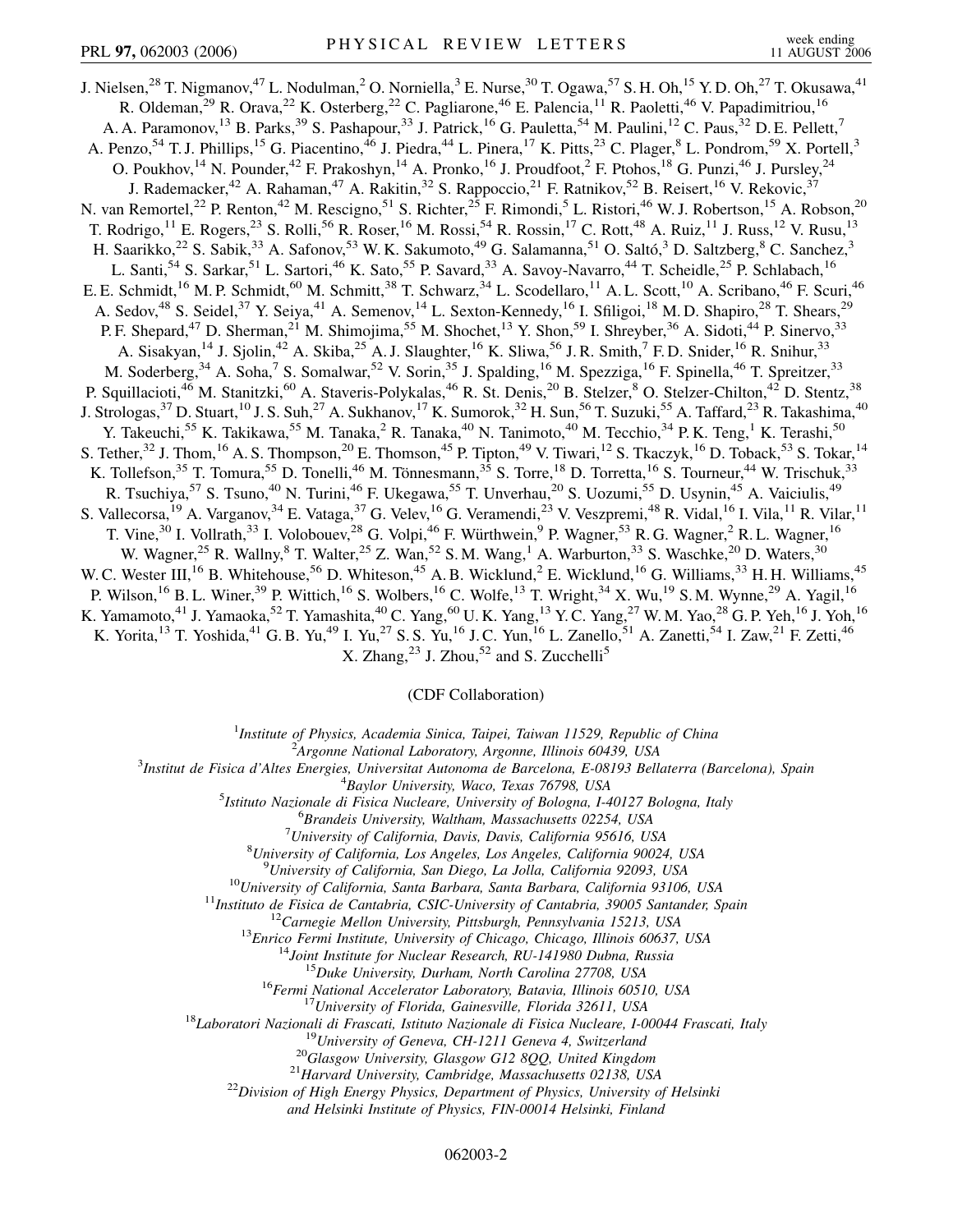<sup>23</sup>University of Illinois, Urbana, Illinois 61801, USA<br><sup>24</sup>The Johns Hopkins University, Baltimore, Maryland 21218, USA<br><sup>25</sup>Institut für Experimentelle Kernphysik, Universität Karlsruhe, 76128 Karlsruhe, Germany<br><sup>26</sup>High

*Seoul National University, Seoul 151-742, Korea;*

and SungKyunKwan University, Suwon 440-746, Korea<br><sup>28</sup>Ernest Orlando Lawrence Berkeley National Laboratory, Berkeley, California 94720, USA<br><sup>29</sup>University of Liverpool, Liverpool L69 7ZE, United Kingdom<br><sup>30</sup>University Col

<sup>33</sup>Institute of Particle Physics: McGill University, Montréal, Canada H3A 2T8;

and University of Toronto, Toronto, Canada M5S 1A7<br><sup>34</sup>University of Michigan, Ann Arbor, Michigan 48109, USA<br><sup>35</sup>Michigan State University, East Lansing, Michigan 48824, USA<br><sup>36</sup>Institution for Theoretical and Experimenta

<sup>42</sup>University of Oxford, Oxford OX1 3RH, United Kingdom<br><sup>43</sup>Istituto Nazionale di Fisica Nucleare, University of Padova, Sezione di Padova-Trento, I-35131 Padova, Italy<br><sup>44</sup>LPNHE, Universite Pierre et Marie Curie/IN2P3-C

<sup>48</sup>Purdue University, West Lafayette, Indiana 47907, USA<br><sup>49</sup>University of Rochester, Rochester, New York 14627, USA<br><sup>51</sup>Istituto Nazionale di Fisica Nucleare, Secione di Roma 1, University of Rochester, New York, New Yo

<sup>59</sup> University of Wisconsin, Madison, Wisconsin 53706, USA<br><sup>60</sup>Yale University, New Haven, Connecticut 06520, USA

(Received 13 June 2006; published 10 August 2006)

We present the first precise measurement of the  $B_s^0$ - $\bar{B}_s^0$  oscillation frequency  $\Delta m_s$ . We use 1 fb<sup>-1</sup> of data we present the first precise measurement of the  $B_s$ - $B_s$  oscillation requency  $\Delta m_s$ , we use 1 to 30 data<br>from  $p\bar{p}$  collisions at  $\sqrt{s} = 1.96$  TeV collected with the CDF II detector at the Fermilab Tevatron. The sample contains signals of 3600 fully reconstructed hadronic *Bs* decays and 37 000 partially reconstructed semileptonic  $B<sub>s</sub>$  decays. We measure the probability as a function of proper decay time that the  $B<sub>s</sub>$  decays with the same, or opposite, flavor as the flavor at production, and we find a signal consistent with  $B_s^0$ - $\bar{B}_s^0$ oscillations. The probability that random fluctuations could produce a comparable signal is 0.2%. Under the hypothesis that the signal is due to  $B_s^0$ - $\bar{B}_s^0$  oscillations, we measure  $\Delta m_s = 17.31^{+0.33}_{-0.18}$ (stat)  $\pm$ 0.07(syst) ps<sup>-1</sup> and determine  $|V_{td}/V_{ts}| = 0.208^{+0.001}_{-0.002}$  (expt) $^{+0.008}_{-0.006}$  (theor).

DOI: [10.1103/PhysRevLett.97.062003](http://dx.doi.org/10.1103/PhysRevLett.97.062003) PACS numbers: 14.40.Nd, 12.15.Ff, 12.15.Hh, 13.20.He

Neutral *B* mesons ( $b\bar{q}$ , with  $q = d$ , *s* for  $\bar{B}_d^0$ ,  $\bar{B}_s^0$ ) oscillate from particle to antiparticle due to flavor-changing weak interactions. The probability density  $P_+$  ( $P_-$ ) for a  $\bar{B}^0_q$  meson produced at proper time  $t = 0$  to decay as a  $\bar{B}^0_q$  $(B_q^0)$  at time *t* is given by

$$
P_{\pm}(t) = \frac{\Gamma_q}{2} e^{-\Gamma_q t} [1 \pm \cos(\Delta m_q t)],
$$

where  $\Delta m_q$  is the mass difference between the two mass eigenstates  $B_{q,H}^0$  and  $B_{q,L}^0$  [[1\]](#page-6-0), and  $\Gamma_q$  is the decay width,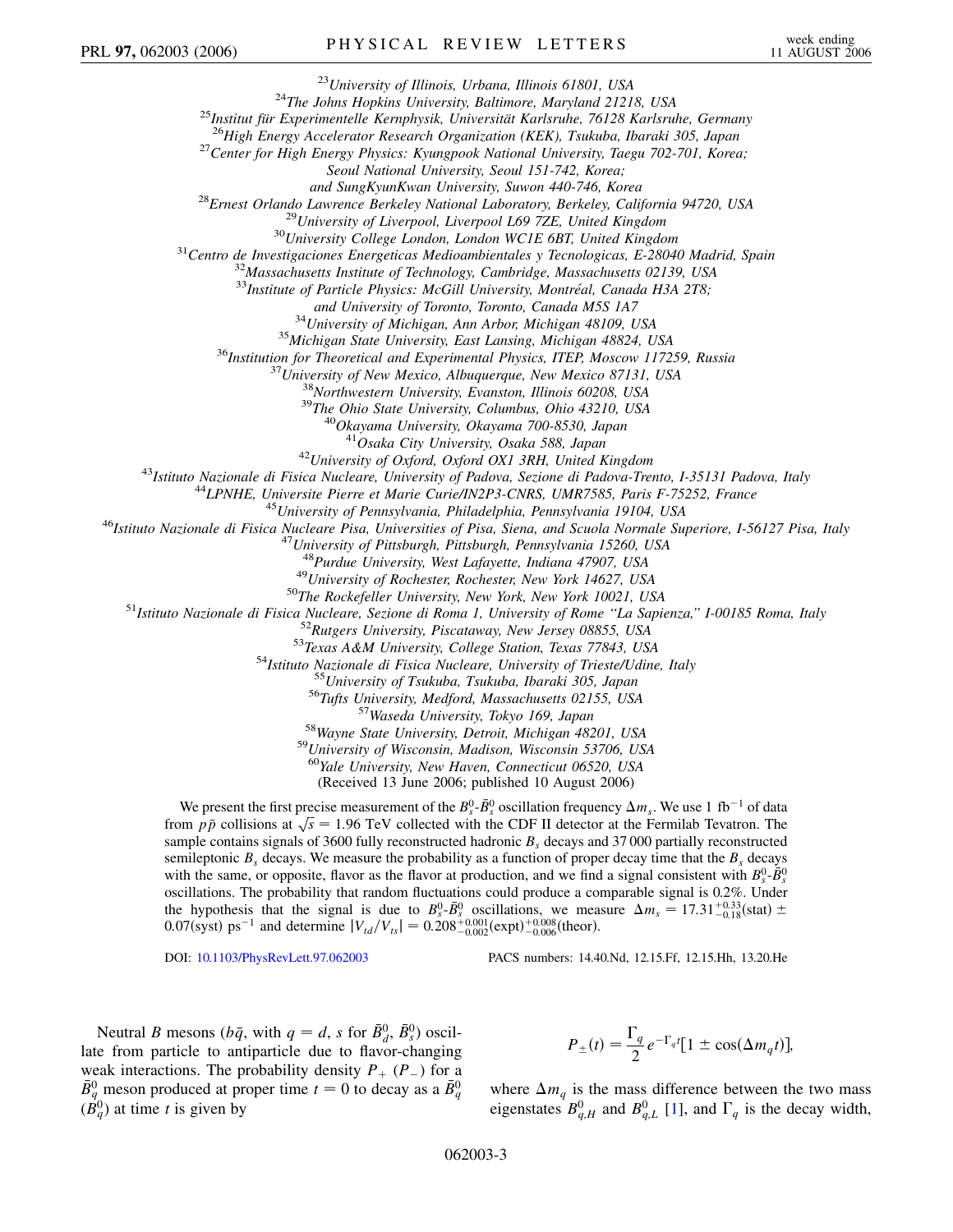which is assumed to be equal for the two mass eigenstates. The mass differences  $\Delta m_d$  and  $\Delta m_s$  can be used to determine the fundamental parameters  $|V_{td}|$  and  $|V_{ts}|$ , respectively, of the Cabibbo-Kobayashi-Maskawa (CKM) matrix [\[2\]](#page-6-1), which relates the quark mass eigenstates to the flavor eigenstates. This determination, however, has large theoretical uncertainties. A measurement of  $\Delta m_s$  combined with  $\Delta m_d = 0.505 \pm 0.005$  ps<sup>-1</sup> [\[3,](#page-6-2)[4](#page-6-3)] would determine the ratio  $|V_{td}/V_{ts}|$  with a significantly smaller theoretical uncertainty, contributing to a stringent test of the unitarity of the CKM matrix. Earlier attempts to measure  $\Delta m_s$  have yielded a lower limit:  $\Delta m_s > 14.5 \text{ ps}^{-1}$  [[3](#page-6-2),[5\]](#page-6-4) at the 95% confidence level (C.L.). Recently the D0 Collaboration reported 17 ps<sup>-1</sup>  $< \Delta m_s < 21$  ps<sup>-1</sup> at 90% C.L. [[6](#page-6-5)] using a large sample of semileptonic  $B_s$  [[7](#page-6-6)] decays.

In this Letter we report a measurement of  $\Delta m_s$  using In this Letter we report a measurement of  $\Delta m_s$  using<br>data from 1 fb<sup>-1</sup> of  $p\bar{p}$  collisions at  $\sqrt{s} = 1.96$  TeV collected by the CDF II detector at the Fermilab Tevatron. We begin by reconstructing  $B_s$  decays in hadronic  $(\bar{B}_s^0 \to D_s^+ \pi^-$ ,  $D_s^+ \pi^- \pi^+ \pi^-)$  and semileptonic  $(\bar{B}_s^0 \rightarrow D_s^{+(*)}\ell^- \bar{\nu}_\ell, \ell = e \text{ or } \mu)$  decay modes using charged particles only [[8\]](#page-6-7). Using the method of maximum likelihood, we extract the value of  $\Delta m_s$  from the probability density functions (PDFs) that describe the measured time development of  $B_s$  mesons that decay with the same or opposite flavor as their flavor at production. The proper decay time for each  $B_s$  is calculated from the measured distance between the production and decay points, the measured momentum, and the  $B_s$  mass  $m_{B_s} =$ 5.3696 GeV/ $c^2$  [[3\]](#page-6-2). The  $B_s$  flavor (*b* or  $\bar{b}$ ) at decay is determined unambiguously by the charges of the decay products.

To identify the flavor of the  $B<sub>s</sub>$  at production, we use characteristics of *b* quark production and fragmentation in *pp* collisions. At the Tevatron, the dominant *b* quark production mechanisms produce *bb* pairs. The *b* and *b* are expected to fragment independently into hadrons. In a simple model of fragmentation, a *b* quark becomes a  $\bar{B}_{s}^{0}$ meson when some of the energy of the *b* quark is used to produce an  $s\bar{s}$  quark pair. The *b* and the  $\bar{s}$  bind to form a  $\bar{B}_s^0$ . The remaining *s* quark may form a  $K^-$ . Similarly, a  $\bar{b}$  that becomes a  $B_s^0$  is accompanied by a  $K^+$ . One of the two techniques used to identify the production flavor of the  $B_s$ is based on the charge of these kaons (same-side tag). The second technique uses the charge of the lepton from semileptonic decays or a momentum-weighted charge of the decay products of the second *b* hadron produced in the collision (opposite-side tag).

The hadronic and semileptonic decay modes are complementary. Because of the large branching ratio, the semileptonic decays provide a tenfold advantage in signal rate at the cost of significantly worsened decay-time resolution due to the unmeasured  $\nu$  momentum. Semileptonic decays dominate the sensitivity to oscillations at lower values of  $\Delta m_s$ . The fully reconstructed hadronic  $B_s$  decays have superior decay-time resolution, and our large sample of these decays is the unique feature that makes CDF sensitive to much larger values of  $\Delta m_s$  than other experiments.

The CDF II detector [\[9](#page-6-8)] consists of a magnetic spectrometer surrounded by electromagnetic and hadronic calorimeters and muon detectors [[10](#page-6-9)]. The key features for this measurement include precision vertex determination provided by the seven-layer double-sided inner silicon strip detector [[11](#page-6-10)[,12\]](#page-6-11) supplemented with a single-sided layer of silicon [[13](#page-6-12)] mounted directly on the beam pipe at an average radius of 1.5 cm. The 96-layer outer drift chamber  $[14]$  is used for both precision tracking and  $dE/dx$  particle identification. Time-of-flight (TOF) counters [\[15\]](#page-6-14) located just outside the drift chamber are used to identify low momentum charged kaons.

Charm and bottom hadrons are selected using a threelevel trigger system that exploits the kinematics of production and decay, and the long lifetimes of *D* and *B* mesons. A crucial component of the trigger system for this mea-surement is the Silicon Vertex Trigger [[16](#page-6-15)], which selects events that contain  $\bar{B}_s^0 \to D_s^+ \pi^-$  and  $D_s^+ \pi^- \pi^+ \pi^-$  decays. The trigger configuration used to collect the heavy flavor data sample is described in [\[17\]](#page-6-16).

To reconstruct  $\bar{B}_s^0$  candidates, we first select  $D_s^+$  candidates. We use  $D_s^+ \to \phi \pi^+, K^*(892)^0 K^+,$  and  $\pi^+ \pi^- \pi^+,$ with  $\phi \to K^+K^-$  and  $K^{*0} \to K^+\pi^-$ ; we require that  $\phi$ and  $K^{*0}$  candidates be consistent with the known masses and widths [\[3](#page-6-2)] of these two resonances. These  $D_s^+$  candidates are combined with one or three additional charged particles to form  $D_s^+ \ell^-$ ,  $D_s^+ \pi^-$ , or  $D_s^+ \pi^- \pi^+ \pi^-$  candidates. The  $D_s^+$  and other decay products of a  $\bar{B}_s^0$  candidate are constrained to originate from a common vertex in three dimensions. For the  $K^*(892)^0 K^+$  final state, we remove candidates that are consistent with the decay  $D^+ \rightarrow$  $K^-\pi^+\pi^+$ . We use a likelihood technique to identify muons [\[18\]](#page-6-17) and electrons [[19](#page-6-18)].

Backgrounds are suppressed by imposing a requirement on the minimum transverse momentum  $p_T$  [[20](#page-6-19)] of the  $\bar{B}_{s}^0$ and by requiring that the  $\bar{B}_{s}^{0}$  and  $D_{s}^{+}$  decay vertices are displaced significantly from the  $p\bar{p}$  collision position. We find signals of 3600 hadronic  $B_s$  decays and 37000 semileptonic  $B<sub>s</sub>$  decays.

For the hadronic decays, the invariant mass distribution (see Fig. [1](#page-4-0)) has a signal centered close to  $m_{B_s} =$ 5.3696 GeV/ $c^2$  with a width of 14 to 20 MeV/ $c^2$ , depending on the decay mode. Candidates with masses greater than 5.5 GeV $/c^2$  are used to construct PDFs for combinatorial background. To remove contributions from  $\bar{B}_s^0 \rightarrow$  $D_s^{*+}\pi^-$ ,  $\bar{B}_s^0 \rightarrow D_s^+ \rho^-$ , and semileptonic and other partially reconstructed decays, we require the mass of the decay candidates to be greater than 5.3  $GeV/c^2$ . For semileptonic decays we take into account several background contributions, including *B* meson decays to two charm mesons and real  $D_s$  mesons associated with a false lepton.

The decay time in the  $B_s$  rest frame is  $t =$  $\kappa [L_T m_{B_s}/p_T]$ , where  $L_T$  is the displacement of the  $B_s$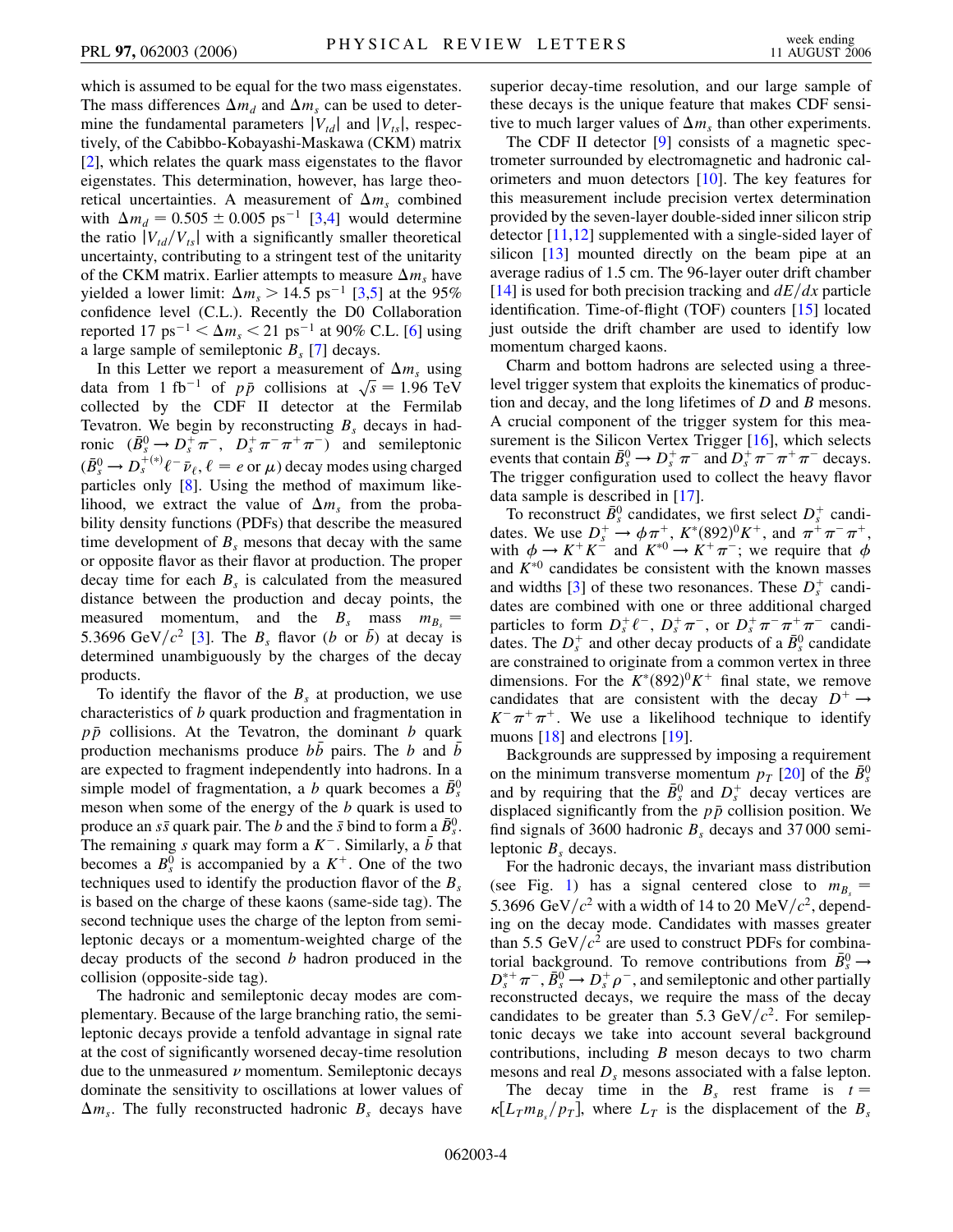<span id="page-4-0"></span>

FIG. 1. The invariant mass distributions for  $\bar{B}_s^0 \to D_s^+ \pi^-$  (left panel) and  $D_s^+ \pi^- \pi^+ \pi^-$  (right panel).

decay vertex with respect to the primary vertex projected onto the  $B_s$  transverse momentum vector. The factor  $\kappa$ corrects for missing momentum in the semileptonic decays  $(\kappa = 1$  for hadronic decays). To improve the decay-time resolution, we use event-by-event primary-vertex position measurements when computing the  $B<sub>s</sub>$  vertex displacement. The signal decay-time distribution is modeled with  $P(t_i, \sigma_{t_i}) = \varepsilon(t_i) \int \Gamma_s e^{-\Gamma_s t'} \mathcal{G}(t'-t_i, \sigma_{t_i}) dt'$ , where  $t_i$  is the measured decay time of the *i*th candidate,  $\Gamma_s$  is the  $B_s$  decay width,  $G(x - \mu, \sigma)$  is a Gaussian distribution of the random variable x with mean  $\mu$  and width  $\sigma$ , and  $\sigma_t$  is the estimated candidate decay-time resolution. The decaytime efficiency function  $\varepsilon(t)$  describes trigger and selection biases on the decay-time distribution and is determined from Monte Carlo simulation. For semileptonic decays, the  $\kappa$  distribution is determined from Monte Carlo simulation and is convoluted with the signal decay-time distribution. The missing transverse momentum from unreconstructed particles in the semileptonic decays is an important contribution to the decay-time resolution. To reduce this contribution and make optimal use of the semileptonic decays, we determine the  $\kappa$  distribution as a function of the invariant mass of the  $D_s \ell$  pair,  $m_{D_s \ell}$ . The rms width of the  $\kappa$  distribution is 3% (20%) for  $m_{D_s\ell} = 5.2 \text{ GeV}/c^2$  $(3.0 \text{ GeV}/c^2)$ .

We estimate the decay-time resolution  $\sigma_{t_i}$  for each candidate using the measured track parameters and their estimated uncertainties. We calibrate this estimate using a large sample of prompt  $D^+$  mesons [\[21\]](#page-6-20), which we combine with one or three charged particles from the primary vertex to mimic signal topologies. For hadronic decays, the average decay-time resolution is 87 fs, which corresponds to one-fifth of an oscillation period at the lower limit on  $\Delta m_s$  (14.5 ps<sup>-1</sup>). For semileptonic decays, the decay-time resolution is worse due to decay topology and the missing momentum of unreconstructed decay products. For example, at  $t = 0$ ,  $\sigma_t = 100$  fs (200 fs) for  $m_{D_s\ell} =$ 5.2 GeV/ $c^2$  (3.0 GeV/ $c^2$ ) and increases to  $\sigma_t = 115$  fs  $(380 \text{ fs})$  at  $t = 1.5 \text{ ps}$ .

The flavor of the  $B_s$  at production is determined using both opposite-side and same-side flavor tagging tech-

niques. The effectiveness  $Q = \epsilon \mathcal{D}^2$  of these techniques is quantified with an efficiency  $\epsilon$ , the fraction of signal candidates with a flavor tag, and a dilution  $\mathcal{D} \equiv 1 - 2w$ , where *w* is the probability that the tag is incorrect.

Opposite-side tags infer the production flavor of the *Bs* from the decay products of the *b* hadron produced from the other *b* quark in the event. We use lepton (*e* and  $\mu$ ) charge and jet charge as tags, building on techniques developed for a CDF run I measurement of  $\Delta m_d$  [[22\]](#page-6-21). If both lepton and jet-charge tags are present, we use the lepton tag, which has a higher average dilution.

The dilution of opposite-side flavor tags is expected to be independent of the type of *B* meson that produces the hadronic or semileptonic decay. The dilution is measured in data using large samples of  $B^-$ , which do not change flavor, and  $\bar{B}^0$ , which can be used after accounting for their well-known oscillation frequency. The combined oppositeside tag effectiveness is  $Q = 1.5\% \pm 0.1\%$ , where the uncertainty is dominated by the statistics of the control samples.

Same-side flavor tags [\[23\]](#page-6-22) are based on the charges of associated particles produced in the fragmentation of the *b* quark that produces the reconstructed  $B_s$ . In the simplest picture of fragmentation, a  $\pi^+$  ( $\pi^-$ ) accompanies the formation of a  $B^{-}$  ( $B^{+}$ ), a  $\pi^{-}$  ( $\pi^{+}$ ) accompanies a  $\bar{B}^{0}$  $(B^0)$ , and a  $K^ (K^+)$  accompanies a  $\bar{B}^0_s$   $(B^0_s)$ . In run I, CDF established this method of production flavor identification in measurements of  $\Delta m_d$  [[24](#page-6-23)] and the *CP* symmetry violating parameter  $sin(2\beta)$  [[25](#page-6-24)]. In this analysis, we use  $dE/dx$  [[19](#page-6-18)] and TOF information in a combined particle identification likelihood to identify the kaons associated with  $B_s$  production. Tracks close in phase space to the  $B_s$ candidate are considered as same-side kaon tag candidates, and the track with the largest kaon likelihood is selected as the tagging track.

The performance of the same-side kaon tag for  $\bar{B}_{s}^{0}$  is expected to be different than for  $B^-$  and  $\bar{B}^0$ . We predict the dilution using simulated data samples generated with the PYTHIA Monte Carlo program [\[26\]](#page-6-25). Control samples of  $B^-$  and  $\bar{B}^0$  are used to validate the predictions of the simulation. The effectiveness of this flavor tag increases with the  $p_T$  of the  $\bar{B}_s^0$ ; we find  $Q = 3.5\%$  (4.0%) in the hadronic (semileptonic) decay sample. The fractional uncertainty on *Q* is approximately 25%. This uncertainty is dominated by the differences between data and simulation for kaons found close in phase space to the  $\bar{B}_s^0$  [[27](#page-6-26)] and for the performance of the same-side kaon tag when applied to  $B^-$ .

If both a same-side tag and an opposite-side tag are present, we combine the information from both tags assuming they are uncorrelated. The addition of the sameside kaon tag increases the effective sample statistics by more than a factor of 3.

We use an unbinned maximum likelihood fit to search for *Bs* oscillations. The likelihood combines mass, decay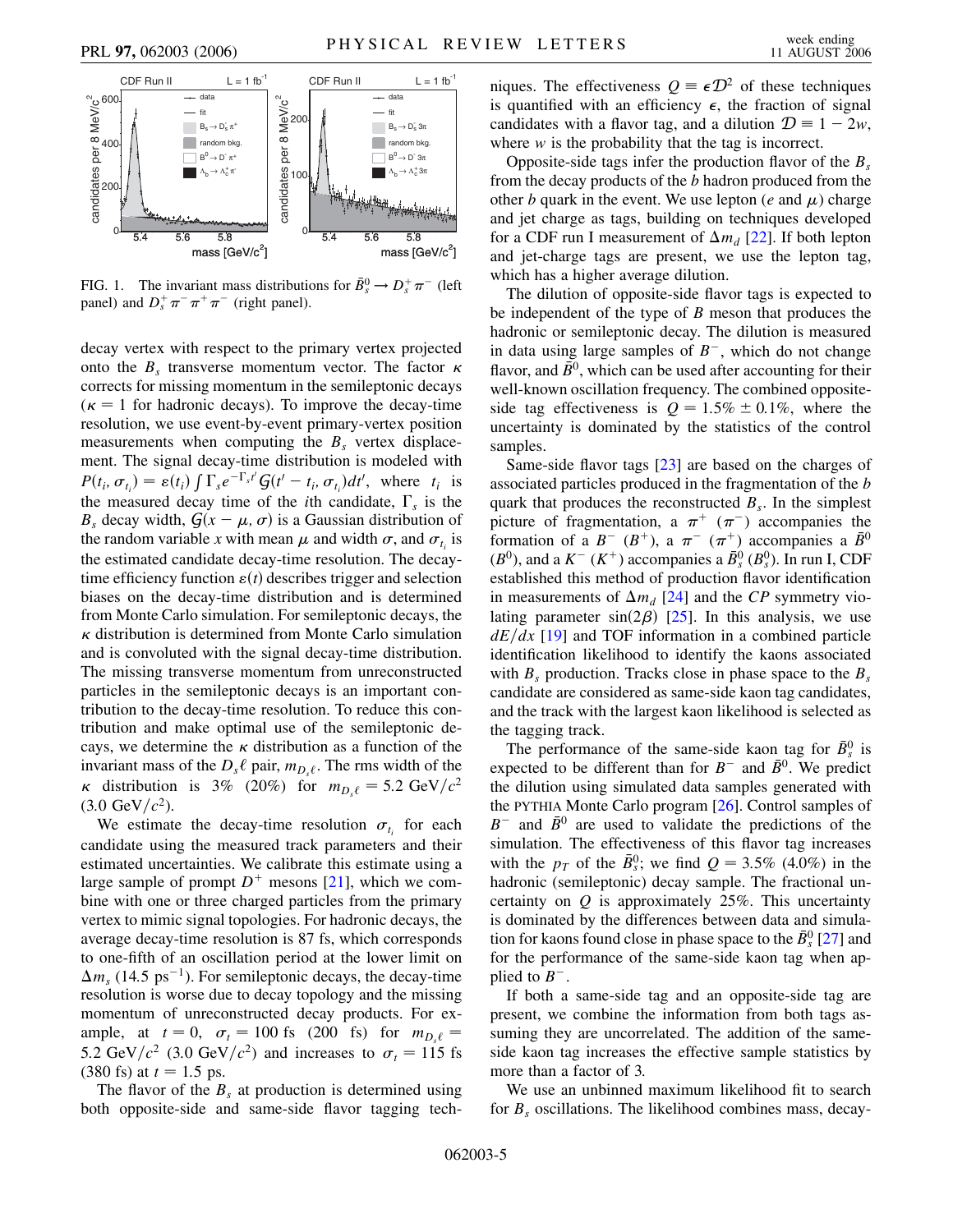time, decay-time resolution, and flavor tagging information for each candidate and includes terms for signal and each type of background. The fit is done in three stages. First, a combined mass and decay-time fit is performed to separate signal from background and to fix mass and decay-time models. Combined fits for  $B_s$  mass (Fig. [1\)](#page-4-0) and decay width in hadronic samples and for decay width in the semileptonic samples yield measurements consistent with established values [[3\]](#page-6-2). Second, flavor asymmetries are measured for background components. The third step is a fit for  $B_s^0$ - $\bar{B}_s^0$  oscillations; the mass and decay-time models and background asymmetries are fixed from the previous two stages.

The signal PDF has the general form:

$$
S_{\pm}(t_i, \sigma_{t_i}, \mathcal{D}_i) = \varepsilon(t_i) \int \frac{\Gamma_s}{2} e^{-\Gamma_s t'} [1 \pm \mathcal{A} \mathcal{D}_i \cos(\Delta m_s t')]
$$

$$
\times \mathcal{G}(t_i - t', \sigma_{t_i}) dt', \tag{1}
$$

where  $\mathcal{D}_i$  is the *i*th candidate dilution, and  $t_i$ ,  $\sigma_{t_i}$ ,  $\mathcal{G}$ , and  $\varepsilon(t)$  have been defined previously. Following the method described in [\[28](#page-6-27)], we fit for the oscillation amplitude  $\mathcal A$ while fixing  $\Delta m_s$  to a probe value. When all detector effects  $(\mathcal{D}_i, \sigma_{t_i})$  are calibrated, the oscillation amplitude is expected to be consistent with  $A = 1$  when the probe value is the true oscillation frequency, and consistent with  $A = 0$  when the probe value is far from the true oscillation frequency. Figure [2](#page-5-0) (upper panel) shows the fitted value of the amplitude as a function of the oscillation frequency. The sensitivity of the measurement is defined by the maximum value of  $\Delta m_s$  where  $\mathcal{A} = 1$  is excluded at 95% C.L. if the measured value of A were zero. Our sensitivity is  $25.8 \text{ ps}^{-1}$  and exceeds the combined sensi-tivity of all previous experiments [[3](#page-6-2)]. At  $\Delta m_s =$ 17.3 ps<sup>-1</sup>, the observed amplitude  $A = 1.03 \pm 1.03$ 0.28(stat) is consistent with unity, indicating that the data are compatible with  $B_s^0$ - $\bar{B}_s^0$  oscillations with that frequency, while the amplitude is inconsistent with zero:  $A/\sigma_A$  = 3.7, where  $\sigma_{\mathcal{A}}$  is the uncertainty on  $\mathcal{A}$ . The negative amplitudes measured at frequencies slightly below and slightly above the peak frequency are expected and are due to the finite range in signal decay time that is imposed by the trigger and selection criteria. The systematic uncertainty on  $\mathcal A$  is mainly due to uncertainties on  $\sigma_t$  and  $\mathcal D_i$ . Since the effect of these uncertainties on  $A$  and  $\sigma_A$  are correlated, the ratio  $A/\sigma_A$  has negligible systematic uncertainty.

The significance of the potential signal is evaluated from  $\Lambda \equiv \log[\mathcal{L}^{\mathcal{A}=0}/\mathcal{L}^{\mathcal{A}=1}(\Delta m_s)]$ , which is the logarithm of the ratio of likelihoods for the hypothesis of oscillations  $(A = 1)$  at the probe value and the hypothesis that  $A =$ 0, which is equivalent to random production flavor tags. Figure [2](#page-5-0) (lower panel) shows  $\Lambda$  as a function of  $\Delta m_s$ . Separate curves are shown for the semileptonic data alone (dash-dotted line), the hadronic data alone (dotted line), and the combined data (solid line). A minimal value of

<span id="page-5-0"></span>

FIG. 2. (Upper panel) The measured amplitude values and uncertainties versus the  $B_s^0$ - $\bar{B}_s^0$  oscillation frequency  $\Delta m_s$ . Shown in light gray and dark gray are the 95% one-sided confidence level bands for statistical uncertainties only and including systematic uncertainties, respectively. (Lower panel) The logarithm of the ratio of likelihoods for amplitude equal to zero and amplitude equal to one,  $\Lambda =$  $\log[L^{A=0}/L^{A=1}(\Delta m_s)]$ , versus the oscillation frequency. The dashed horizontal line indicates the value of  $\Lambda$  that corresponds to a probability of 1% in the case of randomly tagged data.

 $\Lambda = -6.75$  is observed at  $\Delta m_s = 17.3$  ps<sup>-1</sup>. The significance of the signal is quantified by the probability that randomly tagged data would produce a value of  $\Lambda$  lower than  $-6.75$  at any value of  $\Delta m_s$ . We repeat the fit 50 000 times with random tagging decisions, and we find this probability is 0.2%.

Under the hypothesis that the signal is due to  $B_s^0$ - $\bar{B}_s^0$ oscillations, we fix  $A = 1$  and fit for the oscillation frequency. We find  $\Delta m_s = 17.31^{+0.33}_{-0.18}$ (stat)  $\pm 0.07$ (syst) ps<sup>-1</sup> and the range  $17.01 \text{ ps}^{-1} < \Delta m_s < 17.84 \text{ ps}^{-1}$  $(16.96 \text{ ps}^{-1} < \Delta m_s < 17.91 \text{ ps}^{-1})$  at 90% (95%) C.L. All systematic uncertainties affecting  $A$  are unimportant for  $\Delta m_s$ . The only non-negligible systematic uncertainty on  $\Delta m_s$  is from the uncertainty on the absolute scale of the decay-time measurement. Contributions to this uncertainty include biases in the primary-vertex reconstruction due to the presence of the opposite-side *b* hadron, uncertainties in the silicon-detector alignment, and biases in track fitting. The measured  $B_s^0$ - $\bar{B}_s^0$  oscillation frequency is used to derive the ratio  $|V_{td}/V_{ts}| = \xi$  $\frac{\Delta m_d}{\Delta m_s} \frac{m_{B_s^0}}{m_{B^0}}$  $\frac{m_{B_5^0}}{m_{B^0}}$ ء،<br>ا . As inputs we use  $m_{B^0}/m_{B_s^0} = 0.98390$  [\[29\]](#page-6-28) with negligible uncertainty,  $\Delta m_d = 0.505 \pm 0.005$  ps<sup>-1</sup> [\[3\]](#page-6-2), and  $\xi = 1.21^{+0.047}_{-0.035}$  [[30\]](#page-6-29). We find  $|V_{td}/V_{ts}| = 0.208^{+0.001}_{-0.002} \text{(expt)}^{+0.008}_{-0.006} \text{(theor)}$ . expectations [[31](#page-6-30)] and  $\frac{1}{2}$  and  $\frac{1}{2}$  and  $\frac{1}{2}$  and  $\frac{1}{2}$  and  $\frac{1}{2}$  and  $\frac{1}{2}$  and  $\frac{1}{2}$  and  $\frac{1}{2}$  and  $\frac{1}{2}$  and  $\frac{1}{2}$  and  $\frac{1}{2}$  and  $\frac{1}{2}$  and  $\frac{1}{2}$  and  $\frac{1}{2}$  and  $\frac$ 

In conclusion, we present the first precise measurement of  $\Delta m_s$ . The value of  $\Delta m_s$  is consistent with standard